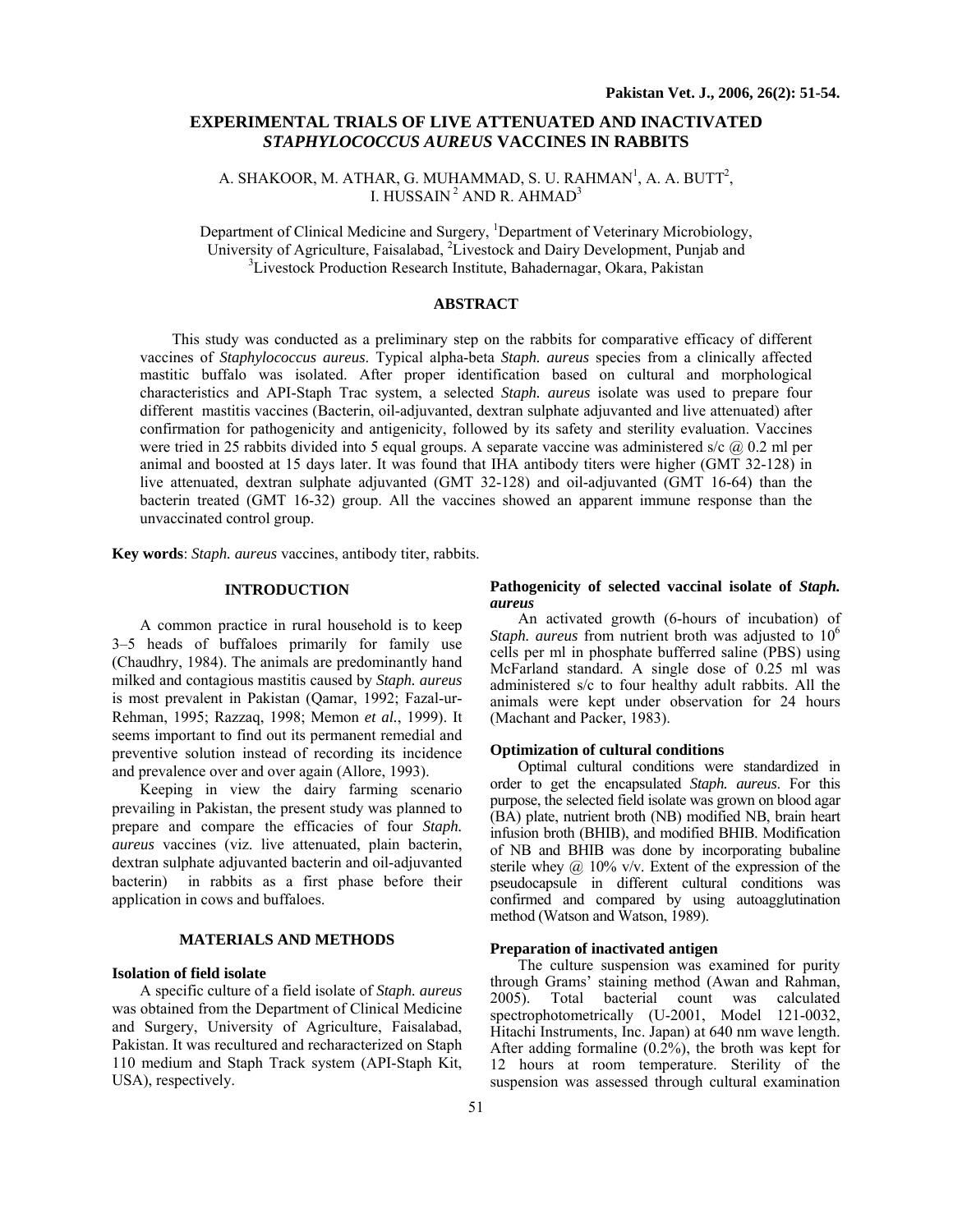on blood agar plate in next 24 hours and stored under refrigeration temperature for future use.

# **Evaluation of antigenicity in rabbits**

Fifteen adult rabbits were divided into three equal groups. Rabbits of group R1 were inoculated with 0.2 ml of inactivated antigen through subcuataneous route as single dose. Group R2 rabbits were inoculated with 0.2 ml of inactivated antigen through subcutaneous route, followed by booster dose 7 days later. The rabbits of group R3 were kept as unvaccinated control. All the rabbits were maintained separately in the cages and given feed and water *ad-libitum*.

Serum samples were collected from each group randomly from three rabbits at weekly intervals for 21 days postinoculation. Antibody titers were measured using standard technique of indirect haemagglutination (IHA) test (Rahman *et al.*, 2005).

### **Evaluation of immune response**

A total of 15 adult rabbits (weighing approx. 2.5 kg) were divided randomly into three equal groups (R4, R5, R6). Formaline inactivated antigen (*Staph. aureus*) was prepared in three different concentrations. The rabbits of group R4 were immunized with the formaline inactivated antigen preparation containing  $10^8$  cells/ml of *Staph. aureus.* The rabbits of group R5 were given preparation containing  $10^{10}$  cells/ml, while group R6 was administered with  $10^{12}$  cells per ml. Serum samples were collected at weekly intervals for three consecutive weeks from rabbits of all groups. Antibody response to different antigen concentrations was evaluated through IHA test (Rahman *et al.*, 2005).

# **Extraction of crude toxin and vaccines preparation**

For incorporation of crude extract, supernatant fluid was collected from 48-hour broth culture of *Staph. aureus*. The supernatant was separately autoclaved at  $121^{\circ}$ C for  $20^{\circ}$  minutes. This preparation was then centrifuged at 6000 x g for 30 minutes at 4°C and the supernatant was added to the vaccine preparation at a concentration of approximately 5 mg of dry weight per dose. Finally, the plain *Staph. aureus* vaccine was prepared (Giraudo *et al.,* 1997). Formaline inactivated *Staph. aureus* was adjusted to  $10^{10}$  cells/ml spectrophotometrically at 640 nm wave length. Sodium azide was added as a preservative at final concentrations of 0.001% (w/v) and stored at  $4^{\circ}$ C for future use (Watson and Davies, 1993).

For dextran sulphate adjuvanted vaccine, dextran sulphate (DXS, sigma-Aldrich Co., USA) was added as an adjuvant in the plain vaccine at a final concentration of 50 mg DXS per ml for 5 ml dose (Watson and Davies, 1993). For oil-adjuvanted vaccine, liquid paraffin was used as an adjuvant, whereas Tween-80 and Span-80 were used as emulsifiers. Emulsification of oil and Span-80 was done at low speed (12000 rpm) with the help of ultra homogenizer (Ultraturex, USA). Antigen suspension was slowly added and continuously stirred at  $180 \times g$  in the ultra homogenizer at  $4^{\circ}$ C. Final

oil emulsion vaccine was dispursed in sterilized glass vials with automatic cap seal system and stored at 4°C for future use (Shauket *et al.*, 1998).

For the preparation of live attenuated vaccine, an α-β haemolytic selected isolate of *Staph. aureus* was repeatedly passaged through culture on 5% sheep blood agar for  $18<sup>th</sup>$  passages until it lost its haemolytic activity and then maintained in trypticase soy broth. This live attenuated isolate was grown for 24 hours in nutrient broth. Organisms were pelleted by centrifugation (3000  $\times$  g; 15 min.), washed ( $\times$ 2) with PBS (pH 7.2) and resuspended in sterile PBS. The concentration of bacteria was finally adjusted to  $10^{10}$  cells/ml using spectrophotometric method (Watson and Lee, 1978).

#### **Quality control**

Sterility of vaccines was confirmed through cultivation of vaccine preparations on blood agar plate and incubating for 48 hours for the absence of any growth. Safety of live and killed vaccines was examined by s/c inoculation of 2 ml of the vaccines into eight rabbits (2 rabbits per vaccine).

To check the stability, sealed vials of inactivated Staph. aurues vaccines were kept at 4, 20 and 37°C till nine months. Physical properties of these vaccines were recorded. Live attenuated *Staph. aureus* was stored into three different media (peptone water, PBS and nutrient broth) to assess the length of viability. The viability was assessed by standard plate count method (Awan and Rahman, 2005).

# **Indirect haemagglutination test**

Indirect haemagglutination test (IHA), already standardized by Rahman *et al.* (2005), was adopted for the evaluation of immune response in rabbits. Sonicated *Staph. aureus* antigen was used to sensitize sheep RBCs along with gluateraldehyde used as coupling agent. One percent sensitized sheep RBCs were finally used for conducting IHA test.

#### **Immunogenicity trials**

Twenty five adult healthy rabbits were divided randomly into five equal groups (R7 to R11). The rabbits of group R7 were vaccinated with live attenuated *Staph. aureus* vaccine. The rabbits of group R8 received plain bacterin. Rabbits of group R9 were given dextran sulphate adjuvanted vaccine. Rabbits of group R10 received oil-adjuvanted vaccine, whereas the rabbits of group R11 were kept as unvaccinated control. Serum samples were collected fortnightly for two months from the rabbits of all groups and antibody respose was evaluated through IHA test (Rahman *et al.,* 2005)

#### **RESULTS**

# **Biorecharacterization and pathogenicity of** *Staph. aureus* **isolate**

The selected typical alpha-beta isolate of *Staph. aureus* showed the same 7 digit API-Staph biochemical profile 6336153 when it was biotyped again. All the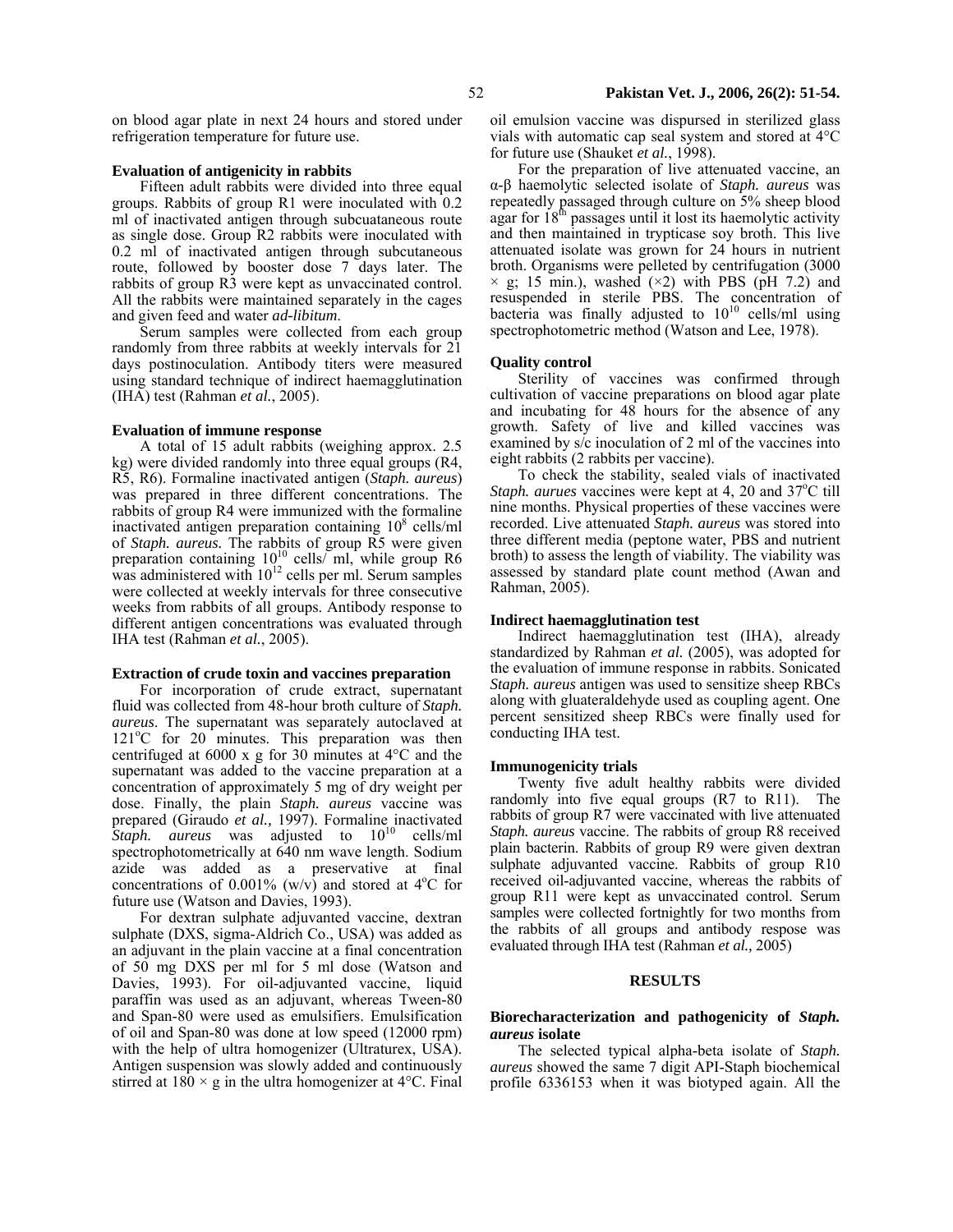colored smear indicated *Staph. aureus* infection. Modified nutrient broth proved to be the best pseudocapsule developing medium in which autoagglutination was observed in molar concentration solution of sodium hydroxide starting from 0.04 to 0.001, while partial agglutination was found in modified brain heart infusion broth in molar concentration solution of sodium hydroxide between 0.04 and 0.001.

abdomen and swollen kidneys. Stained blood and straw

# **Antigenic response of** *Staph. aureus*

There was an apparent primary immune response in group R1, which was 17.0 at day 14, followed by a slight decrease at day 21. In group R2, there was a distinct primary and secondary immune response that was 8.0 at day 7 and was maximum (26.0) at day 21. There was no such response in unvaccinated control rabbits.

### **Dose dependent immune response of** *Staph. aureus*

The trend of antibody production (GMT) was about the same in three groups (R4 to R6). It was maximum (32.0) at day 14 in group R5 and remained almost consistent till day 21. It was less (21.1) in group R4 than that of group R6 in which antibody titer was 27.9 at day 14 and 21.1 at day 21.

The immunogenic response was highest in group R5 which was given the dose of  $10^{10}/ml$  concentration, while it was the lowest in group R4. The immune response elicited by  $10^{12}$  cells/ml concentration was in between the response shown by the other two concentrations i.e.  $10^8$  and  $10^{10}$ cells/ml. These results indicate that the rabbits of group R5 showed the best immune response and the concentration of *Staph. aureus* attained in this group was finalized in the preparation of attenuated and adjuvanted mastitis vaccines.

# **Immune response of four vaccines**

In R7 group, antibody titers (GMT) were 32.0 at day 15 and 84.4 at day 30 with a constant increase until day 45 (128), followed by a slight decrease (119.4) at day 60. For group R9, GMT was 32.0 at day 15 and was followed by a sharp increase (128.0) at day 30 with consistency till day 45. There was a slight decrease in antibody titer at day 60 when it was 119.4. For group R10 vaccinated with oil adjuvanted *Staph. aureus* vaccine, GMT was 16.0 at day 15 and was followed by an upward trend, reaching 64.0 at day 30 and showed this consistency until the 60th day after primary vaccination.

In group R8 vaccinated with plain bacterin *Staph. aureus* vaccine, GMT was 16 at day 15 with a progressive trend to 32 at day 30 and it persisted till day 45, then it showed a downward trend reaching 21.1 at day 60. There was no such trend in rabbits of unvaccinated control group. It is apparent that dextran sulphate adjuvanted *Staph. aureus* vaccine attained the

higher peak antibody titer than that of live attenuated *Staph. aureus* vaccine, the latter showed similar antibody titer during the last 15 days of trial as that of live attenuated *Staph. aureus* vaccine. Live attenuated *Staph. aureus* vaccine acquired the highest antibody titer at day 45. A consistent sharp upward trend of antibody titer was observed from day 15 to 30 in dextran sulphate adjuvanted *Staph. aureus* vaccine.

### **DISCUSSION**

After getting a typical bovine alpha-beta *Staph. aureus* on rebiotyping, the same 7-digit biochemical profile was observed. This is in line with the standard methods of identification of this organism adopted by several workers (Gonzalez *et al.,* 1989; Nickerson, 1992; Chaudhry and Azam, 1995). It proved its pathogenicity and antigenicity in rabbits, as has previously been observed by Farooq *et al.* (2004). A concentration of  $10^{10}$  cells/ ml was found to be more immunogenic as compared to other concentrations tested. A concentration of  $10^{12}$ /ml was immunosuppressive initially contrary to the other two concentrations. Therefore, an increase in concentration above  $10^{10}$  cells /ml did not enhance the immune response, rather a decrease was observed. Several other workers (Opdebeeck and Norcross, 1985; Watson and Davies, 1993) conducted dose dependent trails of *Staph. aureus* in rabbits and concluded that a concentration above  $10^{10}$ /ml did not elicit a significantly higher immune response.

In the present study, autoagglutination test proved its worth as a preliminary test in detecting the pseudocapsule of the vaccinal *Staph. aureus* which is in line with the findings of Watson and Watson (1989), who found that organisms grown inside the udder, or in nutrient broth supplemented with ovine, caprine or bovine milk whey, produced a large, well defined pseudocapsule outside the cell wall. *Staph. aureus* grown in the presence of milk whey should have a strong propensity to autoagglutinate and produce pseudocapsular material, which contained antigens in common with staphylococci grown *in vivo*.

A better response was elicited by rabbits given live attenuated *Staph. aureus* vaccine (LSAV). Watson and Prideaux (1979) concluded that following immunization with a live *Staph. aureus* vaccine, the organisms multiply in the skin or tissues and an abscess develops. In rabbits vaccinated with either of four vaccines or kept as control, the highest antibody titers against *Staph. aureus* were recorded in those given the vaccine containing dextran sulphate as an adjuvant (Dextran sulphate adjuvanted *Staph. aureus* vaccinie-DSAV). This is in agreement with the finding of Han and Park (2000).

In this study, *Staph. aureus* plain bacterin elicited lowest HIA antibody titer in the rabbits vaccinated with simple bacterin. The animals of group R8 receiving plain bacterin showed the less peak titers than the other three (LSAV, DSAV and OSAV), followed by a sharp